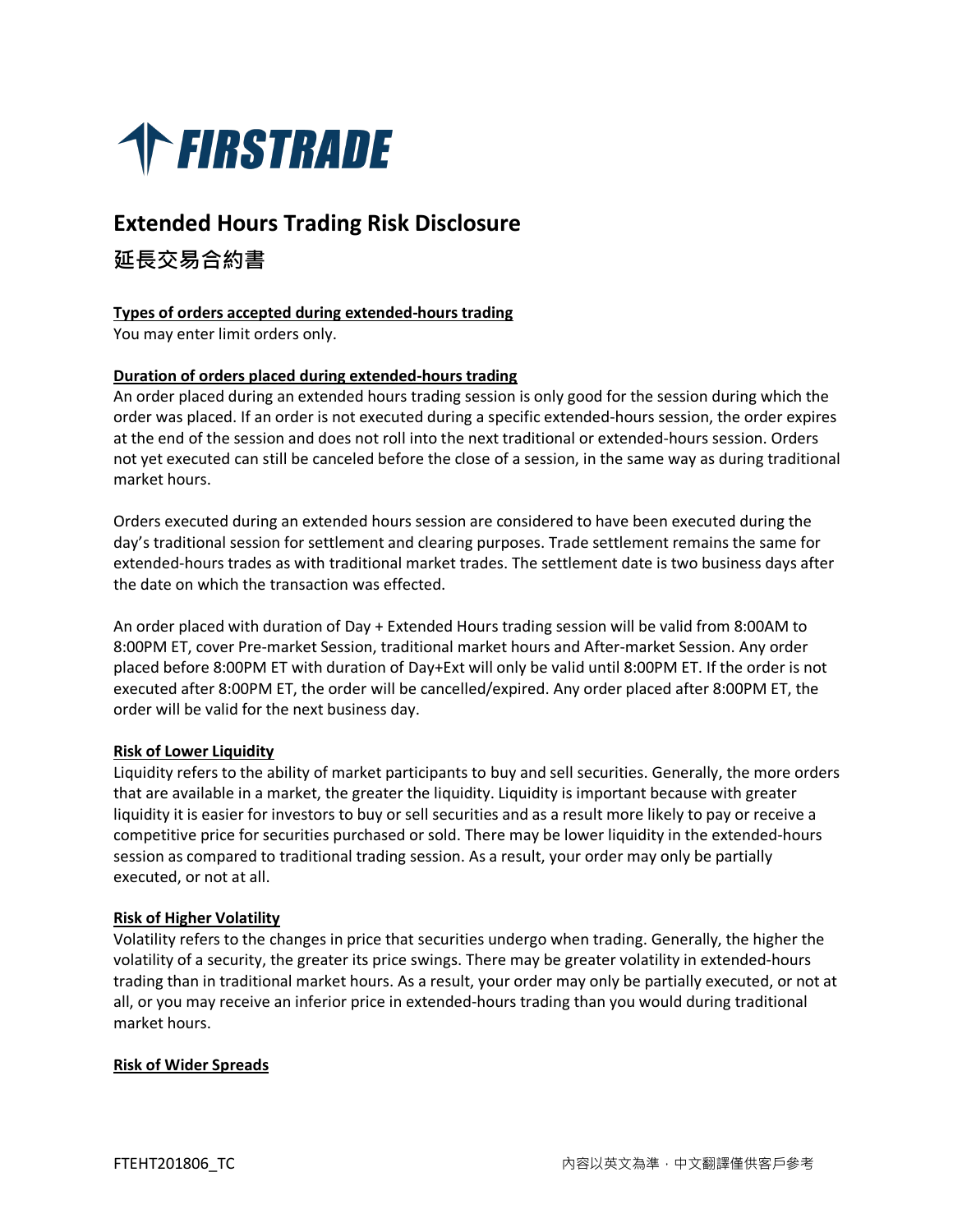The spread refers to the difference in price between what you can buy a security for and what you can sell it for. Lower liquidity and higher volatility in extended hours trading may result in wider than normal spreads for a particular security.

## **Previously Entered Orders May Displace Yours**

Only limit orders may be entered during the extended-hours session. You must indicate the price at which you would like your order to be executed. By entering the limit price, you are guaranteed not to buy at a higher price or sell at a lower price. However, your order may be executed at a better price or may not be executed at all. Orders entered earlier at the same price have priority over your order. This means that if there is an execution at that price, the earlier order will be executed before your order. This may prevent your order from being executed in whole or in part.

## **Quotes**

The quotation to buy and sell may differ significantly from traditional market hours (9:30 am – 4:00 pm eastern time) closing prices and opening prices the following morning. In addition, securities trading on an ECN may simultaneously trade on other electronic trading systems.

## **Communications Delays or Failures**

High volume of orders or a Computer/Communications problem experienced by Firstrade, the execution venue, or its designated order manager, may prevent or delay execution of your order. Duplicate Orders There is a risk of duplicate orders if you place an order during an extended-hours session for a security, for which you already have an outstanding order in the traditional trading session. Orders executed during traditional trading might not be confirmed until after the post market extendedhours trading session has already begun.

## **Risk of Changing Prices**

The prices of securities traded in extended-hours trading may not reflect the prices either at the close of the traditional trading session, o upon the opening the next morning. As a result, you may receive an inferior price in extended-hours trading than you would during traditional market hours.

## **Risk of Unlinked Markets**

Depending on the extended hours trading system or the time of day, the prices displayed on a particular extended hours trading system may not reflect the prices in other concurrently operating extended hours trading systems dealing in the same securities. Accordingly, you may receive an inferior price in one extended hours trading system than you would in another extended hours trading system.

## **Risk of News Announcements**

Normally, issuers make news announcements that may affect the price of their securities after regular trading hours. Similarly, important financial information is frequently announced outside of regular trading hours. In extended hours trading, these announcements may occur during trading, and if combined with lower liquidity and higher volatility, may cause an exaggerated and unsustainable effect on the price of a security.

## **Trading Halts**

News stories can have a strong impact on stock prices during extended-hours trading sessions. The SEC, FINRA or one of the Stock Exchanges may impose a trading halt when significant news has affected a company's stock price. Firstrade will enforce any SEC, FINRA, or exchange-imposed trading halts, but will not impose its own trading halts when news has been disseminated outside of traditional market hours.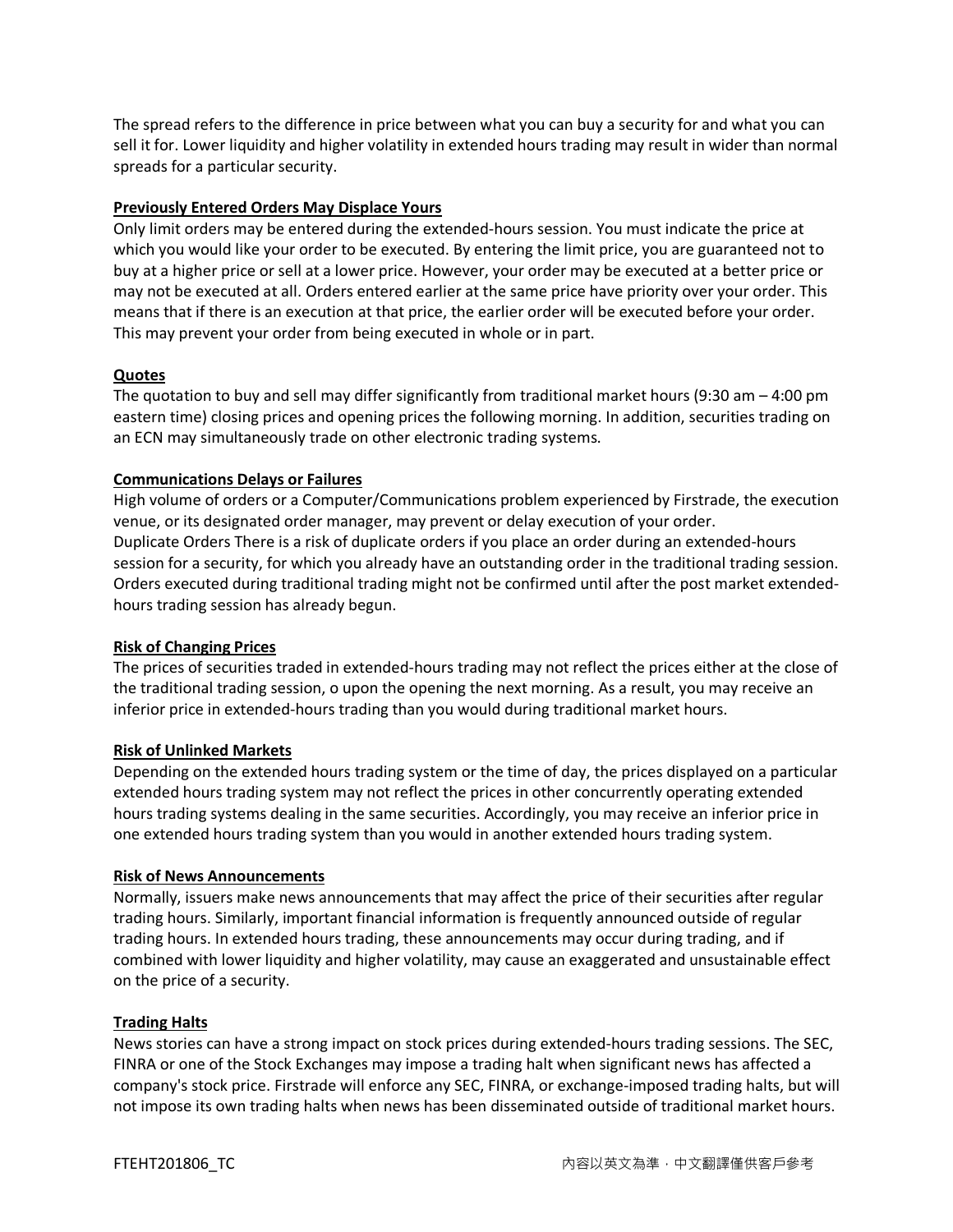We will cancel pending orders for a security upon imposition of a trading halt for that security; however, it may take some time for us to reflect the cancellation and notify you by e-mail. Once trading resumes, you may re-enter an order for that stock. Any order entered after a trading halt has been declared will be rejected but may be re-entered after trading resumes.

#### **Cancel/Replace Requests May Not Be Accepted**

You may change or cancel your order at any time before the order has been executed. However once an order has been partially executed, the price and quantity of the remaining portion can no longer be modified. You can cancel the remaining order and replace it with a new order.

## **延長交易合約書**

#### **延長交易可以接受哪些訂單類型**

延長交易只能下限價訂單。

## **延長交易時的訂單有效期限**

延長交易時所下的訂單只限當日延長交易時段有效。若該訂單沒有成交,則在延長交易時段結束 後自動過期,不會順延至隔日的開盤交易或延長交易時段。訂單成交之前可以取消,就如盤中交 易一般。延長交易時段中成交的訂單 在交割過程中如同盤中成交,正常交割時間依然為交易日後 兩個工作天。

訂單的有效期為"盤前+當日+盤後"的訂單,有效時段從 8:00AM ET 到 8:00PM ET 結束, 如果 訂單沒有成交,訂單 將會在 8:00PM ET 結束后自動取消。此訂單包括了盤前交易、盤中交易、 盤後交易時段。而訂單在 8:00PM ET 之後 下單將會在在第二個工作日生效。

#### **低流動性風險**

流動性風險指的是買賣證券困難所帶來的風險。一般來說,市場中越多訂單,流動性風險越低。 流動性對投資人來 說非常重要,因為流動性高時,投資人比較容易買賣證券,得到更好的成交 價。延長交易的流動性比盤中交易低, 因此訂單可能只部分成交,甚至無法順利成交。

#### **波動性風險**

證券交易時價錢的起伏越大,期波動性風險更高。延長交易波動性風險較高,因此您的訂單可能 只部分成交,甚至 無法順利成交。您也可能得到比起盤中交易較差的成交價。

#### **價差的風險**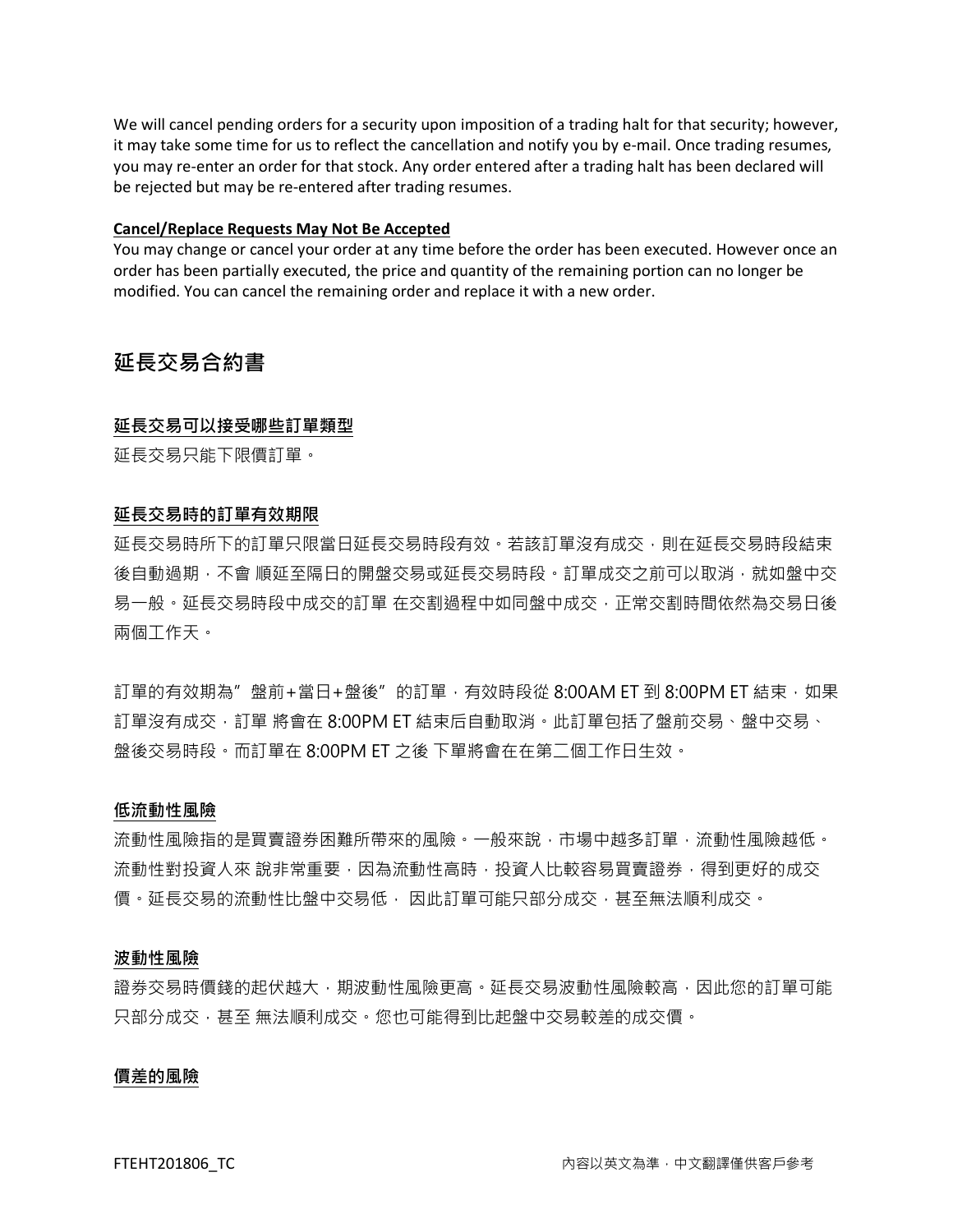價差是指買進一只股票的價格和與此同時這只股票可以賣出價格的之間的差價。由于延長時段系 統 交易量較低, 變動性較高的原因,這個時段的股票價差會比正常交易時段股票的價差大。

#### **先下的訂單可能會排在您的訂單前**

延長交易只能下限價訂單。您必須輸入您希望成交的價位,同時系統保證不會以限價更低的價位 賣出、或更高的價 位買進。您的訂單也可能會以更好的價錢成交,或甚至不成交。比您先下的同 價限價訂單將排在您的訂單之前,因 此若證券已該價順利成交,訂單將依照順序訂成交。您的訂 單可能只能部分成交,甚至無法順利成交。

## **報價**

證券的買賣報價可能與盤中交易(美東時間 9:30am 至 4:00pm)的收盤價及隔天的開盤價不同。除 此以外,再 ECN 交 易的證券可能同時再其他電子交易所交易。

#### **資訊傳遞延遲或失敗**

若第一證券、負責交易的機構、或處理訂單的負責人收到過於大量訂單、或電腦設備出現問題, 可能會影響下單過 程。

#### **重複訂單**

若您在盤後下單,可能會與盤中交易的訂單發生重複。若您於盤中下單,盤尾的成交報告有時會 延遲,導致您在盤 後下同一個證券的訂單。

#### **價錢變動風險**

延長交易的報價未必與當日收盤價或隔天的開盤價直接相關。因此您可能於延長交易得到比盤中 交易差的成交價。

#### **未鏈接市場的風險(不同市場的風險)**

由于延長交易時段交易系統或者市場時間的原因,相同的股票在延長交易時段的報價,有可能會 和其他同時運行的 延長交易時段的系統的報價不同。因此,您有可能會遇到取得的報價與其他的 延長交易時段系統報價不同的情況。

## **新聞發布的風險**

通常來說,新聞發行者宣布的消息會影響股票在收盤後的價格。簡單說來,重要的財務新聞經常 在正常交易時段之 外公布。在延長交易時段裡,這些消息有可能會在這期間發布出來,由於這期